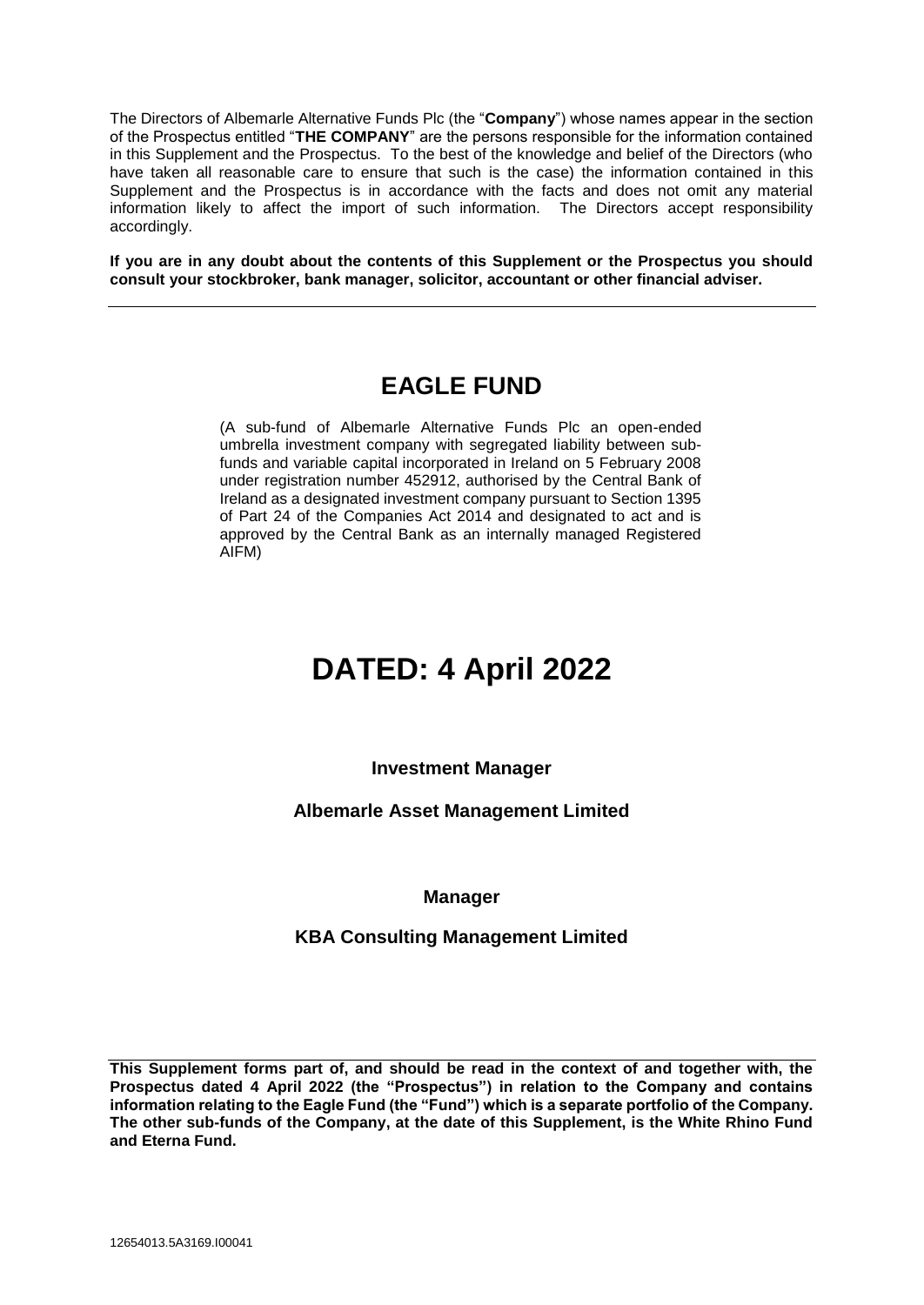## **INDEX**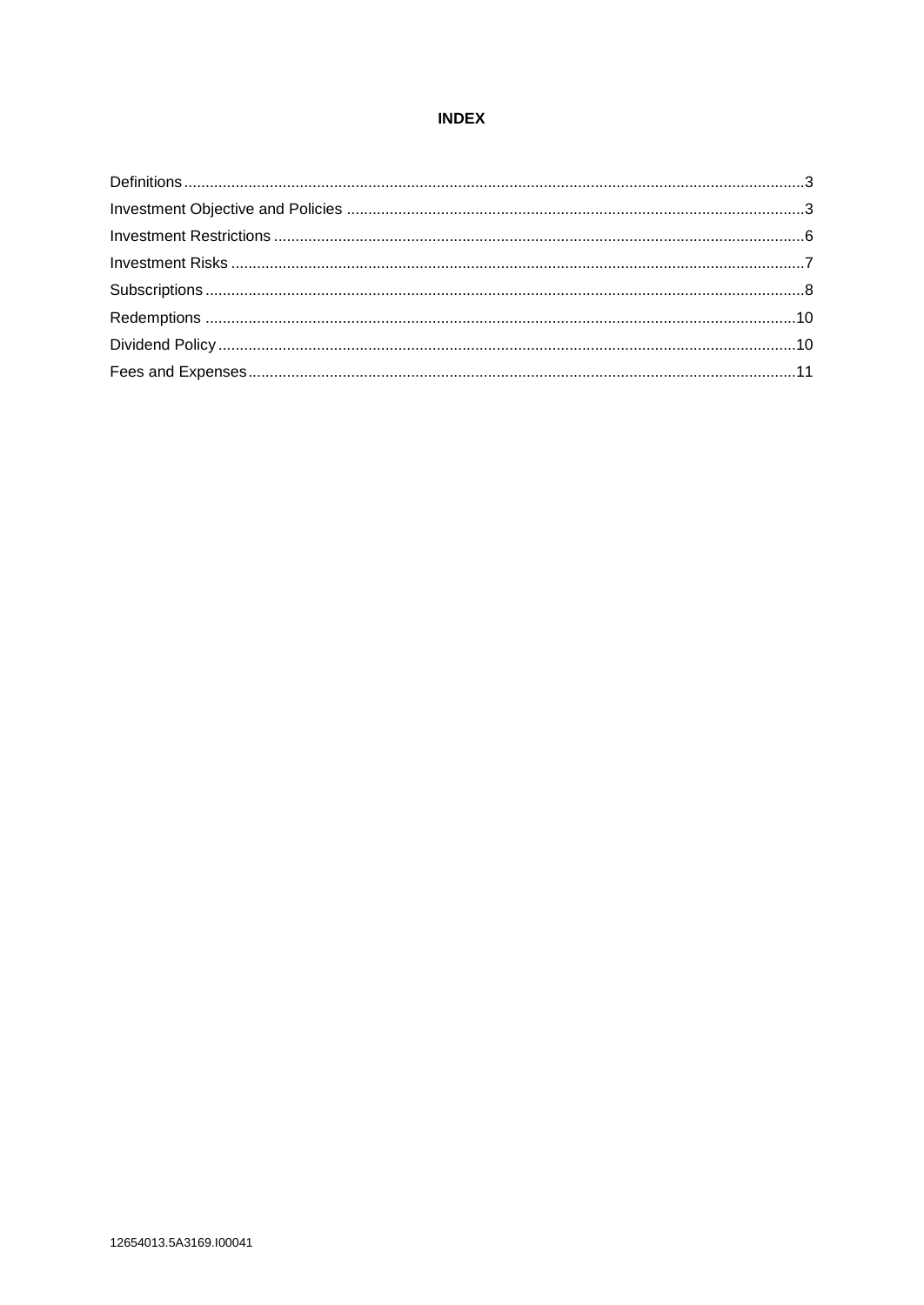## **DEFINITIONS**

Words and terms defined in the Prospectus have the same meaning in this Supplement unless otherwise stated herein.

| "Base Currency"                               | for the purposes of this Supplement, the base currency shall be Euro;                                                                                                                                                                                                                                                                                                                                                                                       |
|-----------------------------------------------|-------------------------------------------------------------------------------------------------------------------------------------------------------------------------------------------------------------------------------------------------------------------------------------------------------------------------------------------------------------------------------------------------------------------------------------------------------------|
| "Dealing Deadline for<br><b>Redemptions</b>   | means 2:30 pm (Irish time) 30 Business Days prior to the relevant<br>Dealing Day or such later time as any Director, in consultation with the<br>AIFM, may from time to time permit provided that redemption request<br>forms will not be accepted after the Valuation Point;                                                                                                                                                                               |
| "Dealing Deadline for<br><b>Subscriptions</b> | means 2:30 pm (Irish time) 1 Business Day prior to the relevant Dealing<br>Day or such later time as any Director, in consultation with the AIFM,<br>may from time to time permit provided that application forms will not be<br>accepted after the Valuation Point;                                                                                                                                                                                        |
| "Dealing Day"                                 | means the last Business Day of each month or such other Business<br>Day or Business Days as the Directors may determine and notify to<br>Shareholders in advance, provided that there shall be at least one<br>Dealing Day per quarter;                                                                                                                                                                                                                     |
| "Underlying Funds"                            | professionally managed, regulated investment vehicles,<br>means<br>including without limitation, investment companies, investment trusts<br>and investment limited partnerships, alternative investment hedge<br>funds, fund of hedge funds and private equity funds in which the assets<br>of the Fund may be invested or to which the assets of the Fund may be<br>allocated in accordance with the investment objective and policies of<br>the Fund; and |
| "Valuation Point"                             | means 11:15 pm (Irish time) on the last Business Day of each month,<br>or such other Business Day as the Directors may determine and notify<br>to Shareholders, using the closing market prices in the relevant markets<br>available on such day, or such other time as the Directors may<br>determine provided that the valuation point is always after the Dealing<br>Deadline.                                                                           |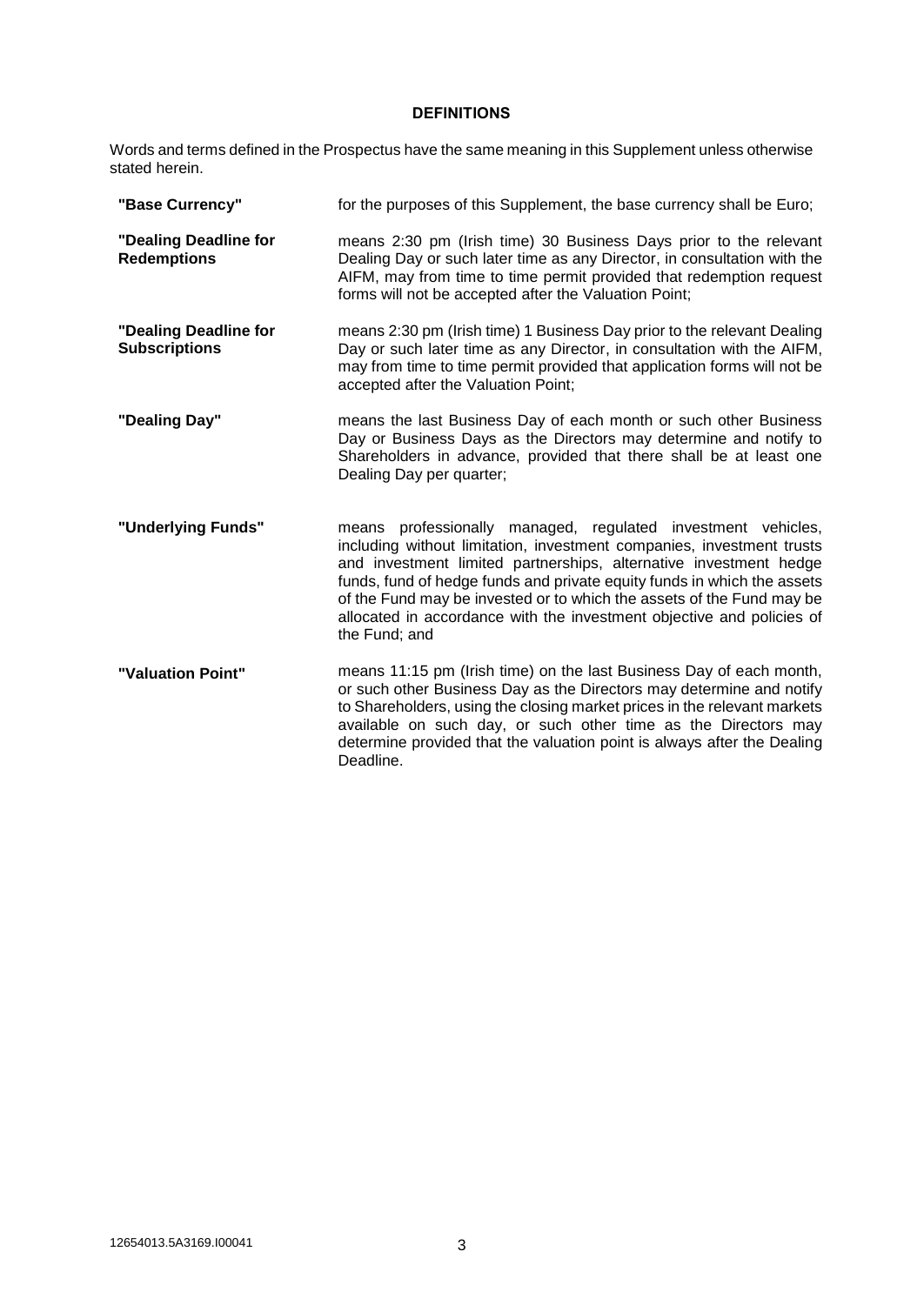## **INVESTMENT OBJECTIVE AND POLICIES**

#### **Investment Objective**

The primary objective of the Fund is to achieve long-term capital growth.

#### **Investment Policies**

The Fund aims to achieve its investment objective by investing predominantly in a diversified portfolio of listed and unlisted global equities and equity related-securities, bonds, fixed & variable income securities of varying maturities and issued by various issuers (governments, international and local authorities, institutions and/or corporate issuers), various currencies including local currencies of developing countries, exchange traded funds and shares or units of Underlying Funds domiciled globally.

At least 100% of the Fund's Net Asset Value shall be, at all times, invested in some or all of the following investments:

- Listed and unlisted equities and equity related-securities;
- Exchange traded funds;
- Corporate and government bonds issued by various issuers as outlined above (which may be below investment grade or unrated) and other fixed & variable income securities of varying maturities;
- Currencies;
- Financial derivative instruments;
- Underlying Funds with weekly liquidity or more frequent liquidity;
- Underlying Funds managed by the Investment Manager with monthly liquidity or more frequent liquidity; and
- Cash and cash equivalents as outlined below.

Up to 100% of the Fund's Net Asset Value may be invested in cash and cash equivalents, short term securities, certificates and money market instruments pending investment or re-investment and, if considered by the Investment Manager as appropriate, in certain market conditions.

Up to 30% of the Fund's Net Asset Value may be invested in loans (including collateralised loan obligations and collateralised debt obligations).

The Fund uses various techniques and instruments to hedge against currency exchange risk. However, the Fund can hold up to 50% exposure in aggregate to currencies other than its reference currency. The Fund may also hold liquid reserves in any negotiable currency.

In addition, the Fund may use financial derivative techniques and instruments for investment purposes to achieve its investment objectives and for the purpose of efficient portfolio management such as, but not limited to, futures, options and swap contracts relating to financial instruments (including credit default swaps), forward purchase settlement transactions, contracts for differences and warrants. The Fund may also invest in index options and index futures to gain exposure to specific markets where it is more cost efficient or effective to access such markets in this manner.

As outlined under the terms of the Prospectus, the Fund may engage in Securities Financing Transactions such as securities lending agreements for efficient portfolio management purposes. The types of assets that may be subject to securities lending will be of a type, which is consistent with the investment policy of the Fund. The maximum exposure of the Fund in respect of Securities Financing Transactions shall be 60% of the Net Asset Value of the Fund. The Investment Manager does not anticipate that the Fund's exposure to securities lending will exceed 20% of the Net Asset Value of the Fund.

The Fund may invest, directly or indirectly, through the use of FDI, in transferable securities outlined above or money market instruments which are not listed, traded or dealt in on a Recognised Market.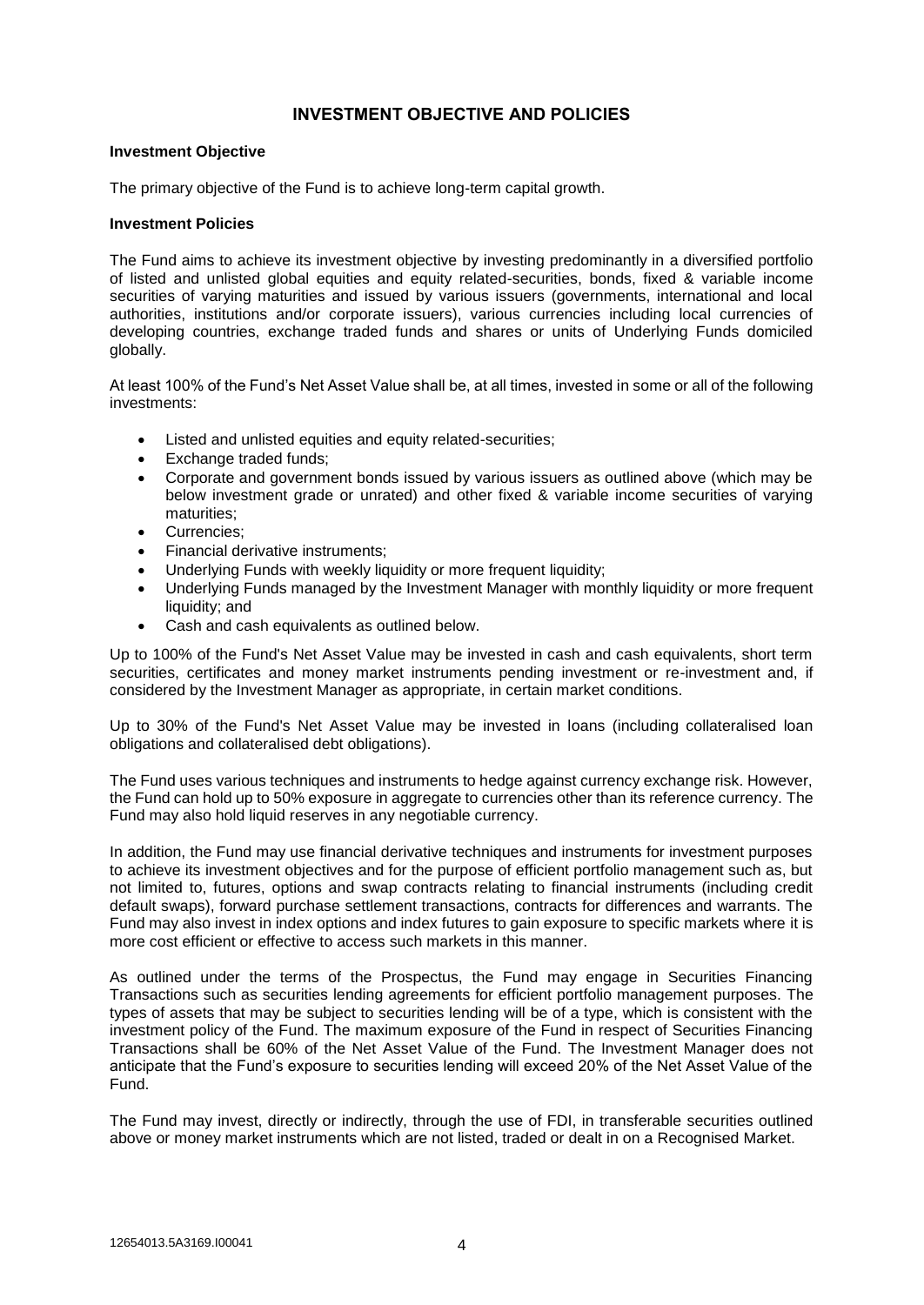While maintaining a diversified portfolio, the Fund may be more in cash during a period of six months following the launch date of the Fund during a ramp up period. The Fund will at all times comply with the investment restrictions set out under the heading "Investment Restrictions" below.

#### **Investment Strategy**

The Investment Manager will purchase and sell equities based upon in-depth fundamental company research and industry analysis. The Investment Manager will seek to profit from the relative outperformance of its portfolio rather than by predicting the direction of the equity markets.

When considering investment in an Underlying Fund, the Investment Manager will consider the Underlying Fund's investment manager and investment strategy. Such analysis including research related to the relevant offering documents and annual reports, investment manager's track record and details of the Underlying Fund's size and projected growth.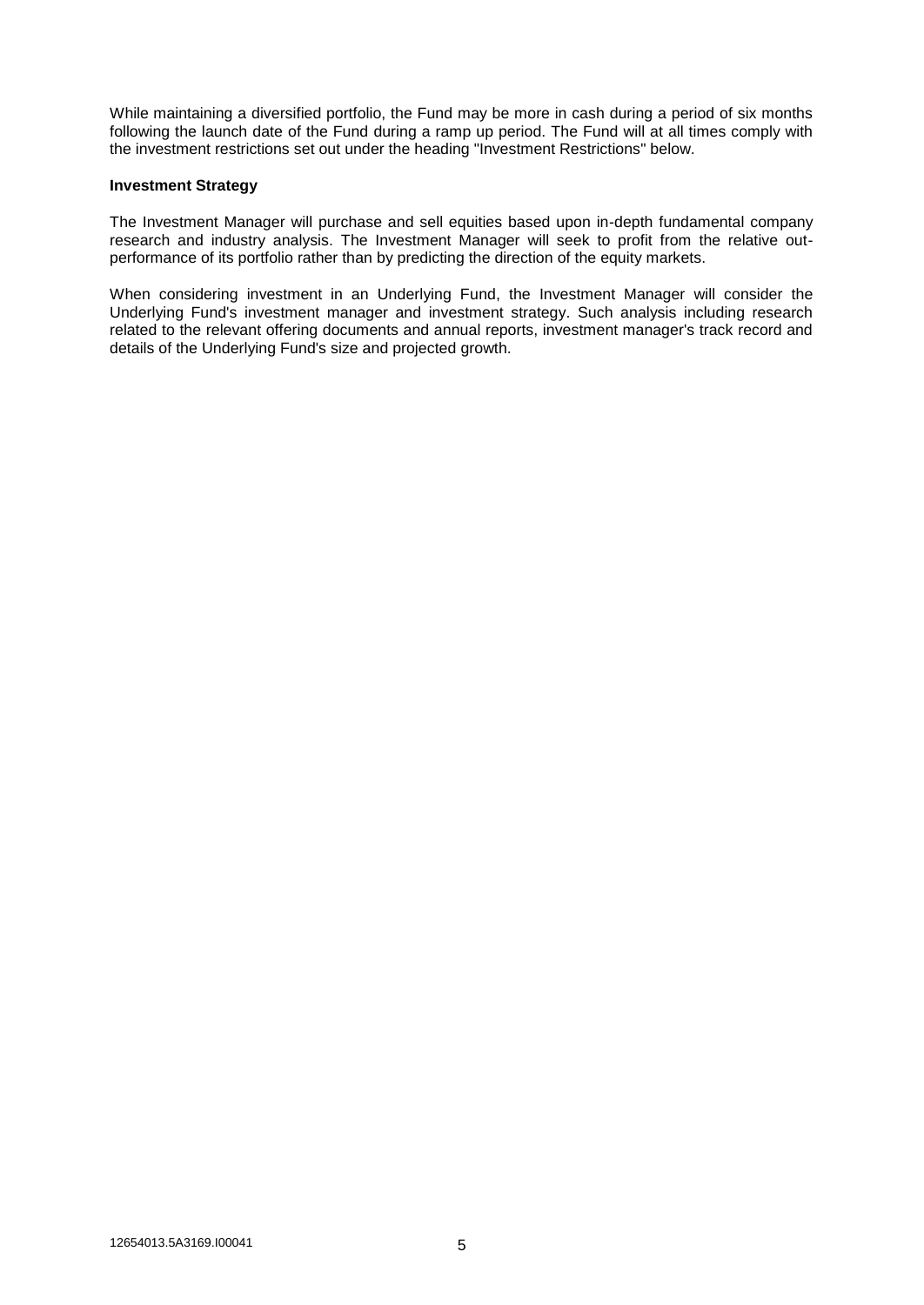## **INVESTMENT RESTRICTIONS**

The Directors in consultation with the AIFM, from time to time, impose such further investment restrictions as shall be compatible with or in the interest of the Shareholders, in order to comply with the laws and regulations of the countries where Shareholders are located.

The investment restrictions set out in the Prospectus and set out below are deemed to apply at the time of purchase of the investments. If such limits are exceeded for reasons beyond the control of the Fund, or as a result of the exercise of subscription rights, the Company in consultation with the AIFM, must adopt, as a priority objective, the remedying of the situation, taking due account of the interests of Shareholders.

#### **General**

Where the Fund directly or indirectly holds an interest in any asset which constitutes a securitisation position as defined in Regulation (EU) 2017/2402 (the "**Securitisation Regulation**"), in respect of a securitisation the securities of which were issued on or after January 1, 2019, or a securitisation position as defined in Regulation (EU) No 575/2013 (as in effect on December 31, 2018), in respect of a securitisation the securities of which were issued after January 1, 2011 and prior to January 1, 2019, the Company and the Investment Manager will ensure that the Securitisation Regulations are complied with.

The Fund may not acquire shares carrying voting rights, which would enable it to exercise significant influence of the management of an issuing body. This requirement does not apply to investment by the Fund in Underlying Funds.

The Company and the Investment Manager will comply, if applicable, with the requirements of the AIFMD Regulations with respect to acquisitions of control and asset stripping of non-listed EU companies.

The Fund shall not engage in any loan-origination activities.

#### **Investment in Underlying Funds**

The Fund will not invest over 50% of its Net Asset Value in any one Underlying Fund. The Underlying Funds do not invest more than 50% of their assets in other investment funds.

#### **Leverage, Borrowing and Counterparty Risk Exposure**

As the Company is a qualifying investor scheme, the Central Bank has not imposed any limit on the degree to which the Company may be leveraged and leverage may therefore be unlimited. The Fund will incur leverage in connection with borrowing of cash and securities and leverage embedded in derivative positions.

The maximum level of leverage that the Fund will employ will be 200% of the Net Asset Value of the Fund as calculated under the gross and commitment methodologies in accordance with the Delegated Regulation.

The Fund may borrow cash from banks and financial institutions up to 50% of the Fund's Net Asset Value.

The Fund may enter into arrangements with other financing counterparties including counterparties to OTC financial derivatives. Transactions by the Fund with counterparties which may give rise to counterparty risk exposure will be limited to 40% of the Net Asset Value of the Fund.

Counterparty risk exposure will be measured on an aggregate basis and will include, for example, exposures arising from investments in securities issued by the counterparty, amounts held on deposit and OTC derivative positions.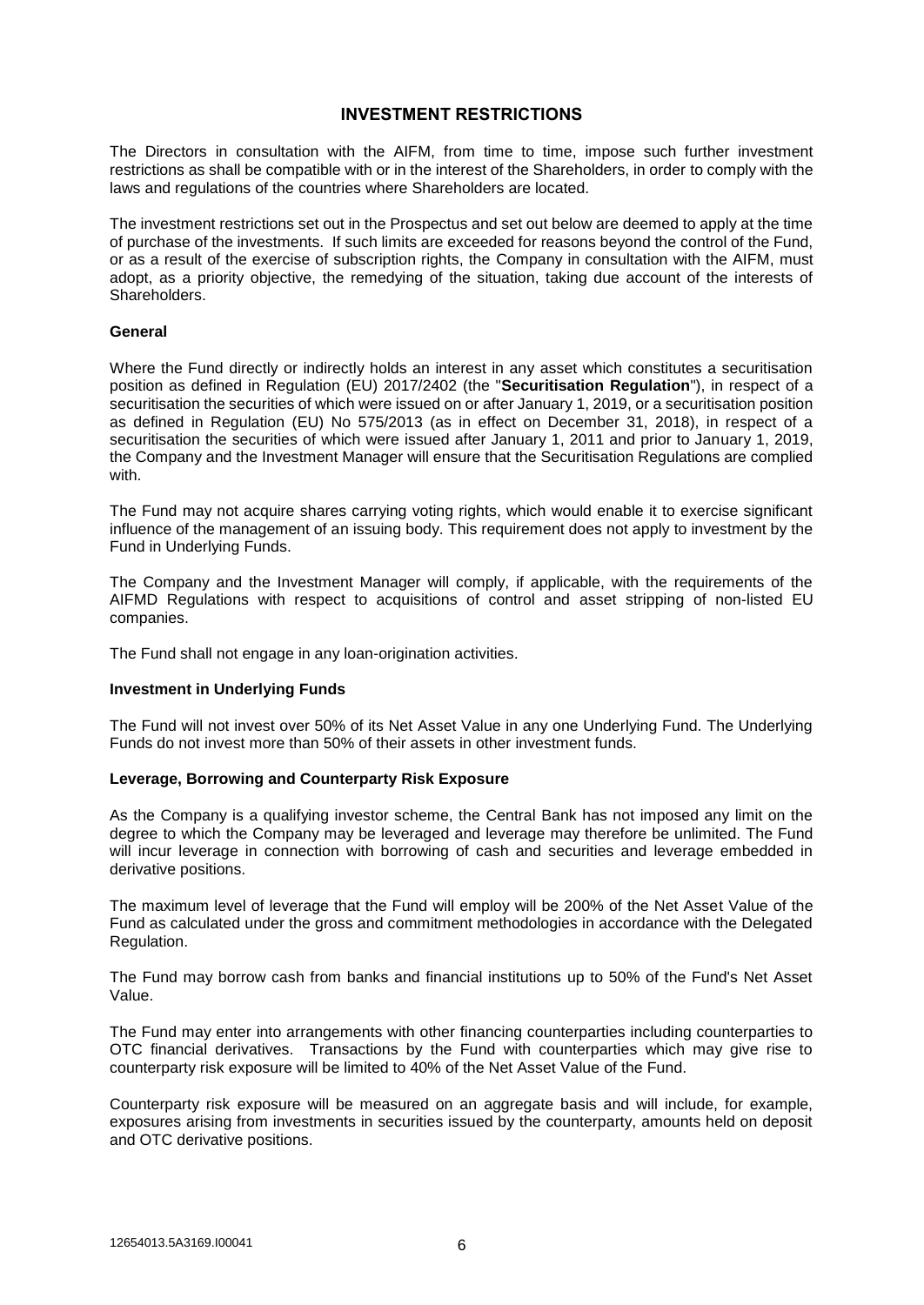## **INVESTMENT RISKS**

Investment in the Fund carries with it a degree of risk including, but not limited to, the risks described in the "**Investment Risks**" section of the Prospectus. These investment risks are not purported to be exhaustive and potential investors should review the Prospectus and this Supplement carefully and consult with their professional advisers before making an application for Shares. There can be no assurance that the Fund will achieve its investment objective.

#### **Equity and Equity Related Securities**

The Fund's portfolio may include long and short positions in equity securities traded on national securities exchanges and over-the-counter markets. The Fund may also, directly or indirectly, purchase equity-related securities and instruments, such as convertible securities, warrants, stock options and individual stock futures. The value of equity securities varies in response to many factors. Factors specific to an issuer, such as certain decisions by management, lower demand for its products or services, or even loss of a key executive, could result in a decrease in the value of the issuer's securities. Factors specific to the industry in which the issuer participates, such as increased competition or costs of production or consumer or investor perception, can have a similar effect. The value of an issuer's stock can also be adversely affected by changes in financial markets generally, such as an increase in interest rates or a decrease in consumer confidence, that are unrelated to the issuer itself or its industry. Stock which the Fund has sold short may be favorably impacted (to the detriment of the Fund) by the same factors (*e.g.*, decreased competition or costs or a decrease in interest rates). In addition, certain options and other equity-related instruments may be subject to additional risks, including liquidity risk, counterparty credit risk, legal risk and operations risk, and may involve significant economic leverage and, in some cases, be subject to significant risks of loss. These factors and others can cause significant fluctuations in the prices of the securities in which the Fund invests and can result in significant losses to the Fund.

#### **Fixed-Income Securities**

The Fund may invest in fixed income securities. Fixed income securities are obligations of the issuer to make payments of principal and/or interest on future dates, and include, among other securities: bonds, notes; debt securities issued or guaranteed by the governments. These securities may pay fixed, variable, or floating rates of interest, and may include zero coupon obligations. Fixed-income securities are subject to the risk of the issuer's or a guarantor's inability to meet principal and interest payments on its obligations (*i.e.*, credit risk) and are subject to price volatility due to factors such as interest rate sensitivity, market perception of the creditworthiness of the issuer, and general market liquidity (*i.e.*, market risk).

## **Loan and Loan Participation Risk**

There are some specific risks associated with investment in loans. For example, the specific collateral used to secure a loan may decline in value or become illiquid, which would adversely affect the loan's value. Many loans are not actively traded, which may impair the ability of the Fund to realise full value in the event of the need to liquidate such assets.

Loan participations typically represent participation in a loan to a corporate borrower, and generally are offered by banks or other financial institutions or lending syndicates (the "Lender"). When purchasing loan participations, the Fund assumes certain risks associated with the corporate borrower. They are subject to the credit risk of the corporate borrower(s) and in certain circumstances to the credit risk of the Lender if the participation only provides for the Fund having a contractual relationship with the Lender, not the borrower(s). Accordingly, the Fund will assume the credit risk of both the Lender and borrower, as well as of any intermediate participant. In addition, when purchasing loan participations, the Fund may have no right to enforce compliance by the borrower(s) with the terms of the loan agreement(s) relating to the loan(s) or any rights of set-off against the borrower(s). Thus, the Fund may not directly benefit from any collateral supporting the loan(s) in which it has purchased participations.

Furthermore, the liquidity of assignments and participations is limited and the Fund anticipates that such securities may only be sold to a limited number of institutional investors. This may also make it more difficult to value the Fund and calculate the Net Asset per Share.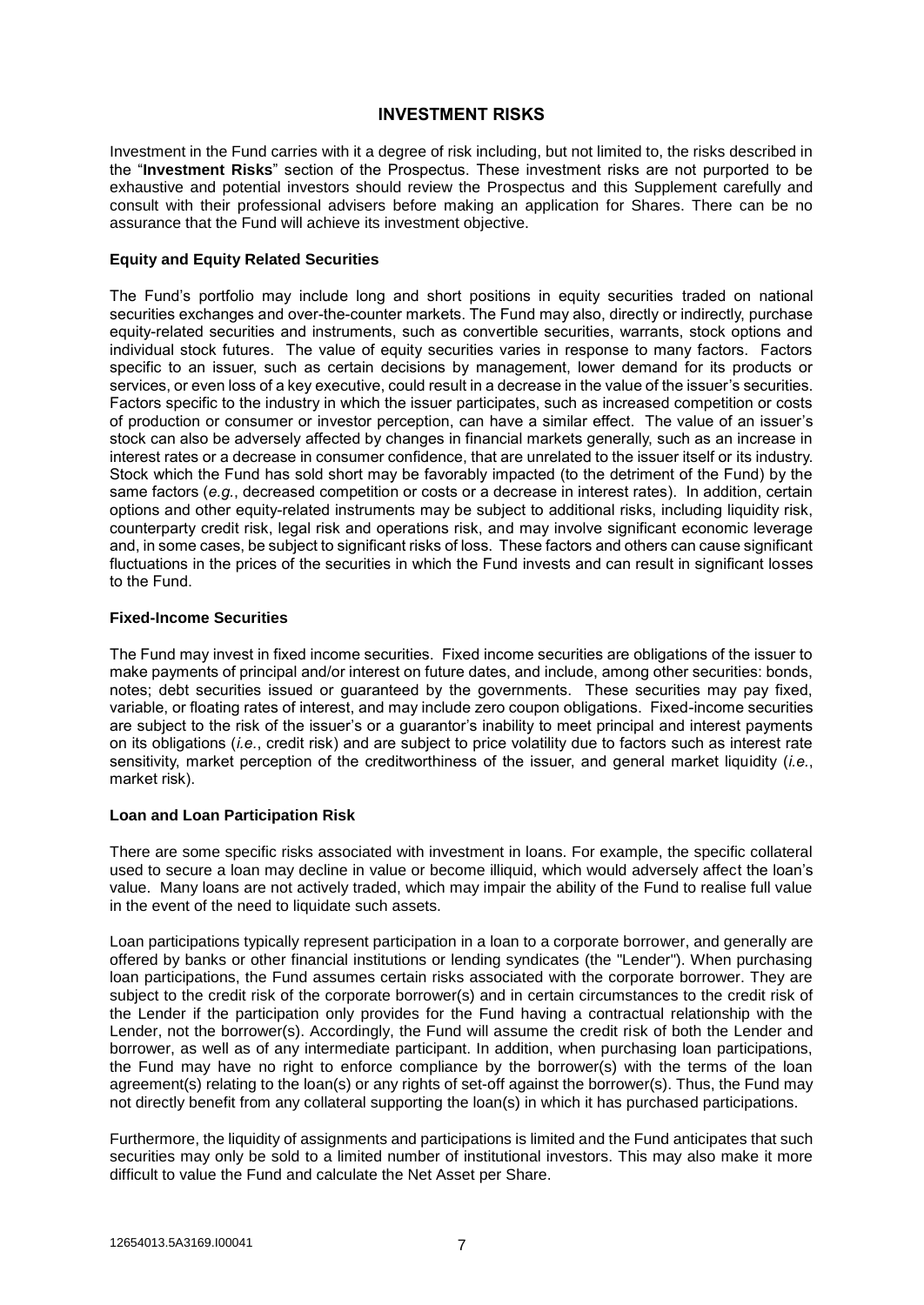## **Derivatives**

Derivatives are securities and other instruments the value or return of which is based on the performance of an underlying asset, index, interest rate or other investment. Derivatives may be volatile and involve various risks, depending upon the derivative and its function in a portfolio. Special risks may apply to instruments that are invested in by the Fund in the future that cannot be determined at this time or until such instruments are developed or invested in by the Fund. Certain swaps, options and other derivative instruments may be subject to various types of risks, including market risk, the risk of lack of correlation, liquidity risk, the risk of non-performance by the counterparty, including risks relating to the financial soundness and creditworthiness of the counterparty, legal risk and operations risk.

## **Short Selling**

Short selling or the sale of securities not owned by a Fund, necessarily involves certain additional risks. Such transactions expose the Fund to the risk of loss in an amount greater than the initial investment, and such losses can increase rapidly and, in the case of equities, without effective limit. There is the risk that the securities borrowed by a Fund in connection with a short sale would need to be returned to the securities lender on short notice. If such request for return of securities occurs at a time when other short sellers of the subject security are receiving similar requests, a "short squeeze" can occur, wherein a Fund might be compelled, at the most disadvantageous time, to replace borrowed securities previously sold short with purchases on the open market, possibly at prices significantly in excess of the proceeds received earlier.

#### **Market Risk**

The profitability of a significant portion of a Fund's investment programme depends to an extent upon correctly assessing the future course of the price movements of securities and other investments.

There can be no assurance that the Investment Manager will be able to predict accurately these price movements. Although the Investment Manager may attempt to mitigate market risk through the use of long and short positions or other methods, there is always some, and occasionally a significant, degree of market risk.

Furthermore, the Fund may be adversely affected by a decrease in market liquidity for the instrument in which it invests which may impair a Fund's ability to adjust its position. The size of a Fund's positions may magnify the effect of a decrease in market liquidity for such instruments. Changes in overall market leverage, deleveraging, or the liquidation by other market participants of the same or similar positions, may also adversely affect a Fund's portfolio. Some of the underlying investments of a Fund may not be actively traded and there may be uncertainties involved in the valuation of such investments. Potential investors should be warned that under such circumstances, the Net Asset Value of a Fund may be adversely affected.

#### **Risk of temporary illiquidity**

In certain circumstances, general economic or market conditions may adversely affect the liquidity of, or ability to value, certain investments held by the Fund. Consequently, it may be difficult for the Fund to dispose of such investments rapidly, if at all, and at favourable prices in connection with redemption requests, adverse market developments or other factors. Illiquid securities may also be more difficult to value.

Such investments may therefore require a significant amount of time from the date of initial investment until disposition. In such event, the Board of Directors has the authority to establish additional classes of shares to segregate such assets from the other assets of the Fund in accordance with the section in the Prospectus entitled "Side Pocket Classes".

#### **Risk of investing in Underlying Funds**

There can be no assurance and no assurance is given that the investment managers of the Underlying Funds selected by the Investment Manager will be successful in their investment strategies.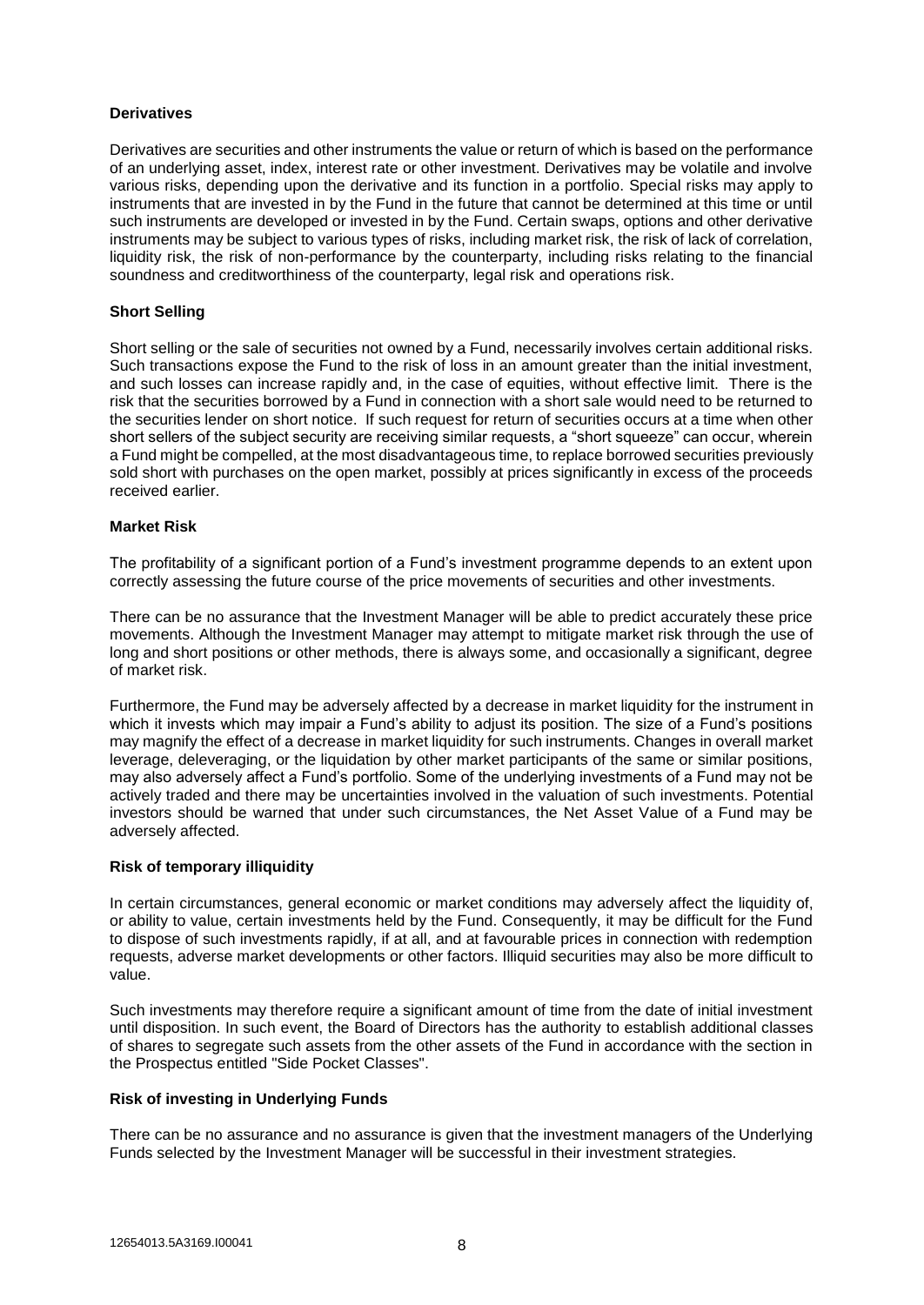An underlying investment manager, its personnel, other investors in Underlying Funds or other persons in possession of information not available to the Company and the Investment Manager may act on the basis of such information in ways that have adverse effects on the Fund.

Underlying investment managers may also use proprietary investment strategies that are based on considerations and factors that are not fully disclosed to the Investment Manager or the Company. These strategies may involve risks under some market conditions that are not anticipated by the Investment Manager or the Directors.

An investor in Shares of the Fund will bear a proportionate share of the fees and expenses of the Fund (including organisational and offering expenses, operating costs, brokerage expenses and administrative fees (as applicable)) and, indirectly, similar expenses of an Underlying Fund. Thus, an investor in the Fund will be subject to higher operating expenses than if the investor invested with an Underlying Fund directly.

Please also refer to the risk factor in the Prospectus entitled "Estimated Valuations".

#### **Disposing of investments in Underlying Funds**

Investors should note that the ability of the Fund to dispose of an investment in an Underlying Fund and the timing and terms of any such disposal may, in certain circumstances, be limited or affected by redemption and transfer terms of the Underlying Fund.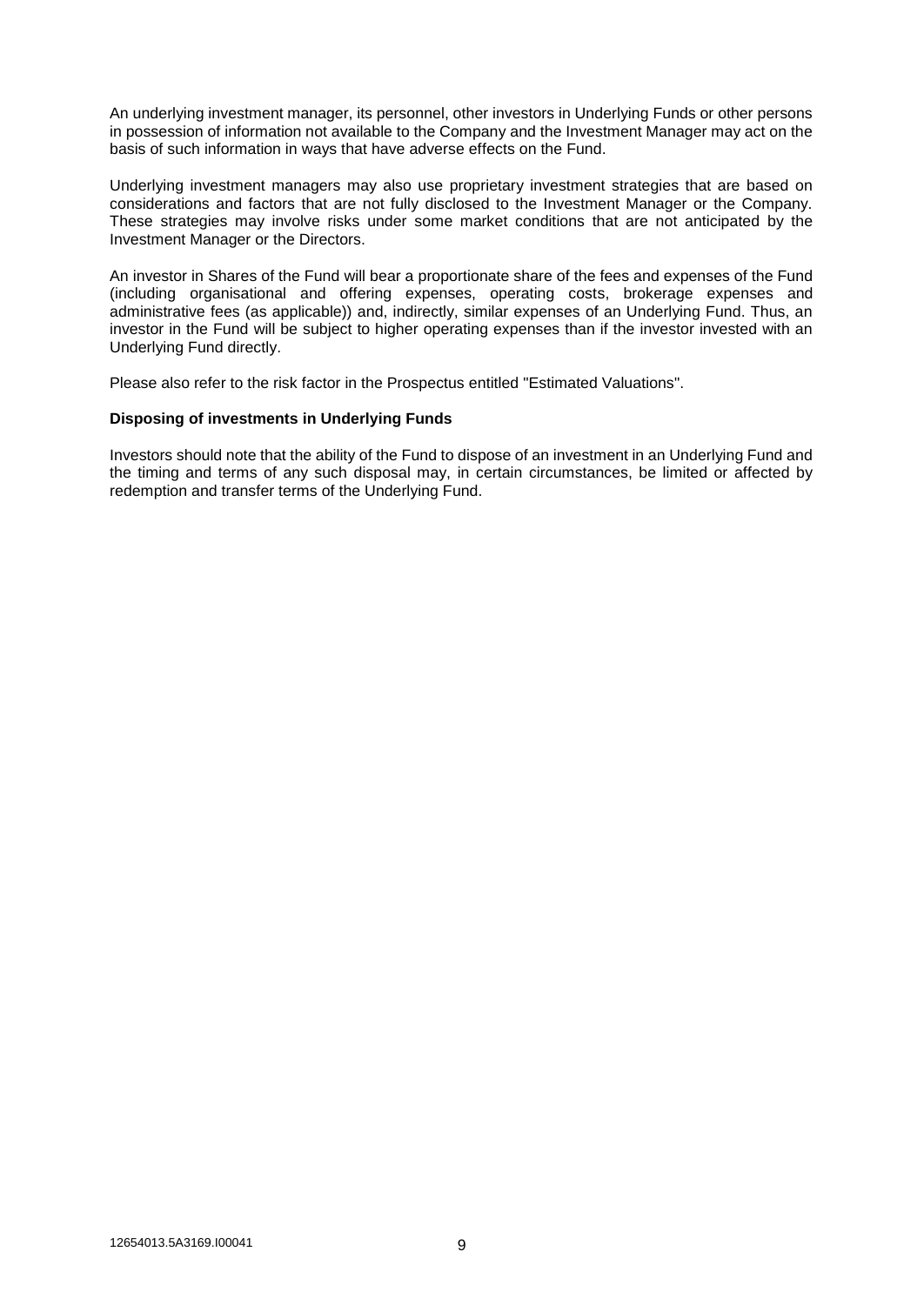## **SUBSCRIPTIONS**

The Fund is offering the one class of Shares – the Institutional Class I Shares.

The Shares shall be issued at the Net Asset Value per Share on the relevant Dealing Day.

In order to purchase Shares as of the relevant Dealing Day, the application form must be received no later than the Dealing Deadline for Subscriptions in accordance with the procedure outlined in the Prospectus in the section entitled "Subscriptions". Applications received after such time will be held over until the following Dealing Day. Where the applicant is an existing Shareholder a repeat application form may be used. The repeat application form must be received no later than the Dealing Deadline for Subscriptions.

The minimum initial subscription amount for each Share Class is  $\epsilon$ 100,000 or such other amount as may be determined by the Central Bank from time to time. Incremental subscriptions for each Class of Shares must equal or exceed €100,000 or such other amount as may be determined by the Directors.

Settlement for subscriptions must be received by the Depositary no later than two Business Days after the relevant Dealing Day, provided that the Directors reserve the right to defer the issue of Shares until receipt of subscription monies by the Fund.

Subscriptions for Shares should be made in Euro by electronic transfer to the Company's bank account, details of which are set out in the application form.

If payment in respect of a subscription has not been received by the relevant time, the Directors or their delegate may cancel the allotment and/or charge the investor interest at the rate as fixed by the euro short-term rate or €STR + 1% to be reimbursed to the Administrator. In addition, the Directors have the right to sell all or part of the investor's holding of the Shares in the Fund or any other Fund of the Company in order to meet such charges.

## **REDEMPTIONS**

## **Redemption of Shares**

Shareholders may request the Fund to redeem their Shares on and with effect from the relevant Dealing Day at the Net Asset Value per Share in accordance with the redemption procedures specified below.

A redemption request form may be obtained from the Administrator and should delivered to the Administrator in accordance with the procedure outlined in the Prospectus in the section entitled "Redemption of Shares".

## **DIVIDEND POLICY**

There will be no dividend distributions in respect of the Fund. Accordingly, income and capital gains arising in respect of the Fund will be re-invested in the Fund and reflected in its Net Asset Value per Share.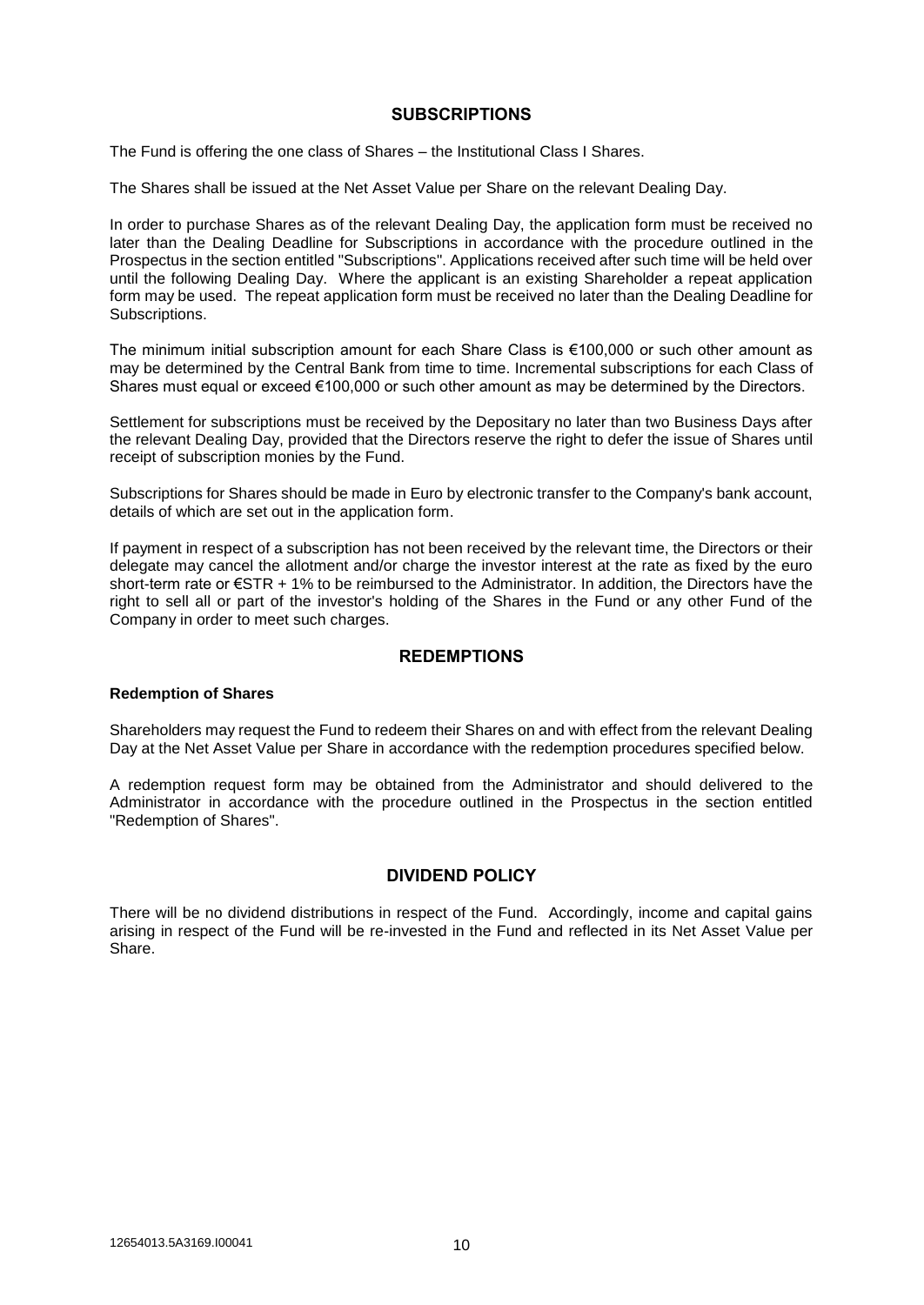## **FEES AND EXPENSES**

#### **Establishment and Operating Expenses**

The Fund's formation expenses were paid by the Company, on behalf of the Fund, as a standalone transaction and not in connection with Company's activities, obligations or duties as a Registered AIFM. In consideration of the Company paying the Fund's formation expenses, the Company is entitled to be reimbursed for all formation expenses borne by the Company out of the assets of the Fund of up to €20,000 and which shall be amortised over the first five (5) accounting periods of the Fund.

#### **Initial Sales Charge**

A front end initial sales charge of up to 3% of the Net Asset Value of the Fund may be payable by an investor of the Fund at the discretion of the Directors. Such fee may be waived at the discretion of the Directors subject to the principle of fair treatment of investors.

#### **Redemption Fee**

There will be no redemption fee imposed.

#### **Administration Fees**

The Administrator shall be entitled to receive out of the assets of the Fund, a monthly fee, accrued daily and payable monthly in arrears, of up to a maximum of 0.07% of the Net Asset Value of the Fund subject to a minimum annual fee of €36,000. This minimum fee may be waived by the Administrator for such period or periods of time as may be agreed between the Company and the Administrator from time to time. An account opening fee per shareholder, a maintenance fee per shareholder account, per annum, a fee per transaction noted on the register and a fee for financial statements preparation are also payable by the Fund. These fees will be at normal commercial rates. The Administrator is also entitled to be reimbursed by the Fund for all of its reasonable disbursements and out of pocket expenses.

#### **Depositary Fees**

The Depositary shall be entitled to receive out of the assets of the Fund, a monthly fee, accrued daily and payable monthly in arrears, based on the number of transactions and the Net Asset Value of the Fund, up to a maximum fee of 0.12% of the Net Asset Value of the Fund (plus VAT, if any) per annum, subject to a €15,000 annual minimum charge at Company level. In addition to such remuneration, the Depositary shall be entitled to be repaid all of its reasonable disbursements, including the fees and expenses of any sub-custodian (which shall be at normal commercial rates) and transaction charges (which shall also be at normal commercial rates) levied by the sub-custodian and which shall be payable by the Fund.

#### **Investment Management Fee**

The Company will pay the Investment Manager an investment management fee, out of the assets of the Fund, of 1.5% per annum of the Net Asset Value of the Fund for the Class I Shares, accruing daily and payable monthly in arrears on the last Business Day of each month. The Company will also reimburse the Investment Manager for its reasonable out-of-pocket expenses.

## **Performance Fee**

The Company will pay the Investment Manager a performance fee equal to 20% with respect to the Class I Shares of the outperformance in value of the Class I Shares, over the amount of the High Watermark (as defined below) for those Shares multiplied by the weighted average number of Class I Shares in issue during the Calculation Period (as defined below) (a "**Performance Fee**").

The manner in which the appreciation in value of the Shares and the High Watermark are calculated for these purposes is described in more detail below.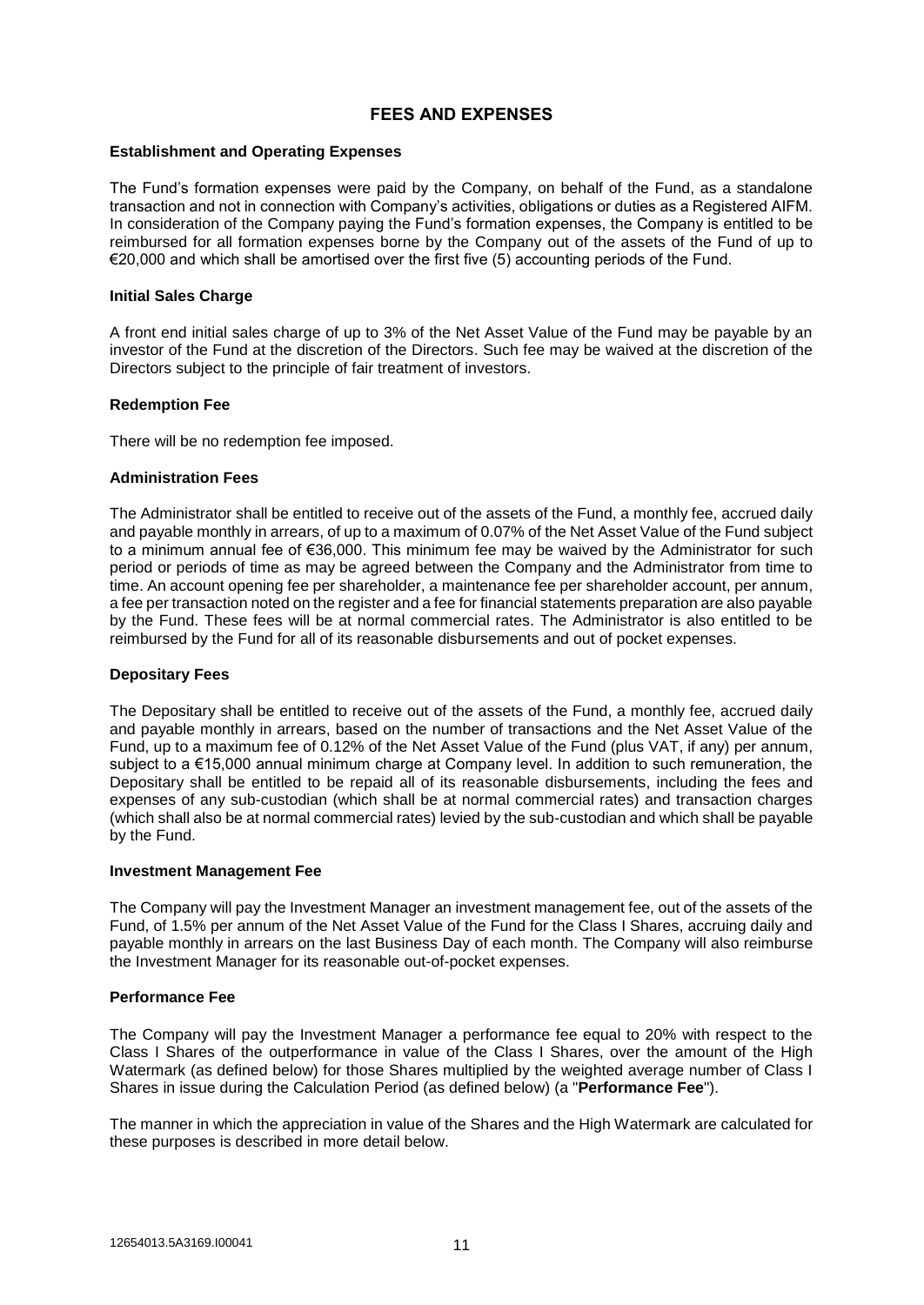The "**High Watermark**" shall mean the highest closing Net Asset Value per Share on which a Performance Fee was paid for all the previous periods since inception or the Initial Offer Price in the case of the first Calculation Period.

The Performance Fee is accrued at each Valuation Point and payable quarterly in arrears, calculated by the Administrator and verified by the Depositary as at the last Dealing Day in each calendar quarter (each a "**Calculation Period**"). No Performance Fee is payable until the Fund's Net Asset Value per Share exceeds the previous High Watermark and a Performance Fee will only be payable on the increase over the High Watermark.

In this regard:

- (i) in the event that a Class of Shares suffers a redemption or exchange of Shares on a Dealing Day within a Calculation Period, the Investment Manager shall be entitled to receive the Performance Fee per Share accrued in respect of such redemption or exchange of Shares. Any such entitlement to Performance Fees in respect of redemptions or exchange of Class of Shares will not be repayable although such entitlement will be taken into account in calculating the Performance Fee entitlement, if any, in respect of the Calculation Period as a whole:
- (ii) with respect to the Class of Shares, the Initial Offer Price will be taken as a starting point for the calculation of the Performance Fee for the first performance period and the first performance period with respect to the Class of Shares will commence on the Business Day immediately following the close of the Initial Offer Period and end on the first calendar quarter following such date; and
- (iii) no Performance Fee is payable until the Net Asset Value of the Fund exceeds the High Watermark Class of Shares (as applicable) for the Fund on which a Performance Fee was paid.

#### **Fees and expenses associated with investment in Underlying Funds**

The Underlying Funds in which the Fund may invest will incur investment management, administration and depositary fees as well as its own operational expenses. In addition to the ongoing operational expenses, the Fund may be liable to incur additional subscription or redemption fees associated placing transactions in the Underlying Funds as disclosed in the offering documentation in respect of the Underlying Funds. Where possible, the Investment Manager may look to reduce the level of fees payable in which the Fund invests through negotiation with the relevant investment manager, the benefit of which will be for the Fund. However, there can be no guarantee that the Fund will benefit from any preferential terms of investment in Underlying Funds.

Accordingly, the Fund will bear, indirectly through its investment in Underlying Funds, a proportion of the offering organisational, operating expenses and performance fees (if applicable) of the Underlying Funds.

The Underlying Funds will typically charge a management fee which will range from between 0% - 2% of the Net Asset Value of the Underlying Fund. Some Underlying Funds may also charge fees based on investment performance.

#### **Prohibition on duplication of fees**

Where the Fund (the "**Investing Fund**") invests in the Shares of the Underlying Funds that are Funds within the Company (each a "**Receiving Fund**"), the rate of the annual Investment Manager fee which investors in the Investing Fund are charged in respect of that portion of the Investing Fund's assets invested in the Receiving Fund(s) (whether such fee is paid directly at the Investing Fund level, indirectly at the level of the Receiving Funds or a combination of both) may not exceed the rate of the maximum annual Investment Manager fee which investors in the Investing Fund may be charged in respect of the balance of the Investing Fund's assets, such that there shall be no double charging of the annual Investment Manager fee to the Investing Fund as a result of its investments in the Receiving Fund.

The Investing Fund shall only invest in units of a Receiving Fund managed by the Investment Manager or by an associated or related company where the Investment Manager of the Receiving Fund in which